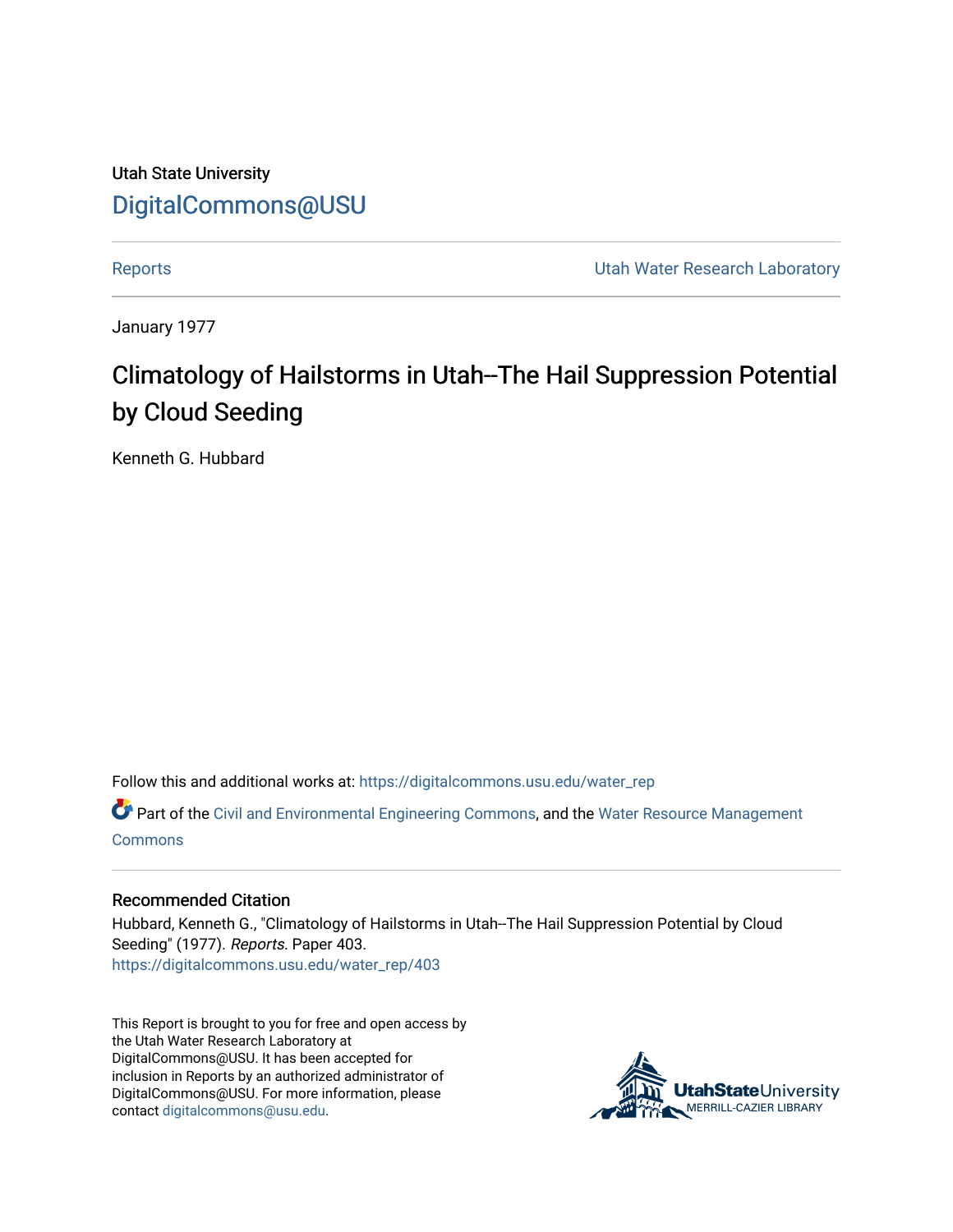# CLIMATOLOGY OF HAILSTORMS IN UTAH~THE HAIL SUPPRESSION POTENTIAL BY CLOUD SEEDING

by

Kenneth G. Hubbard

 $\sim$ 

Prepared for the Utah Division of Water Resources

Utah Water Research Laboratory College of Engineering Utah State University Logan, Utah 84322

April 1977 **PRWG204-1** 

 $\mathcal{L}$ 

 $\sim 10^{-1}$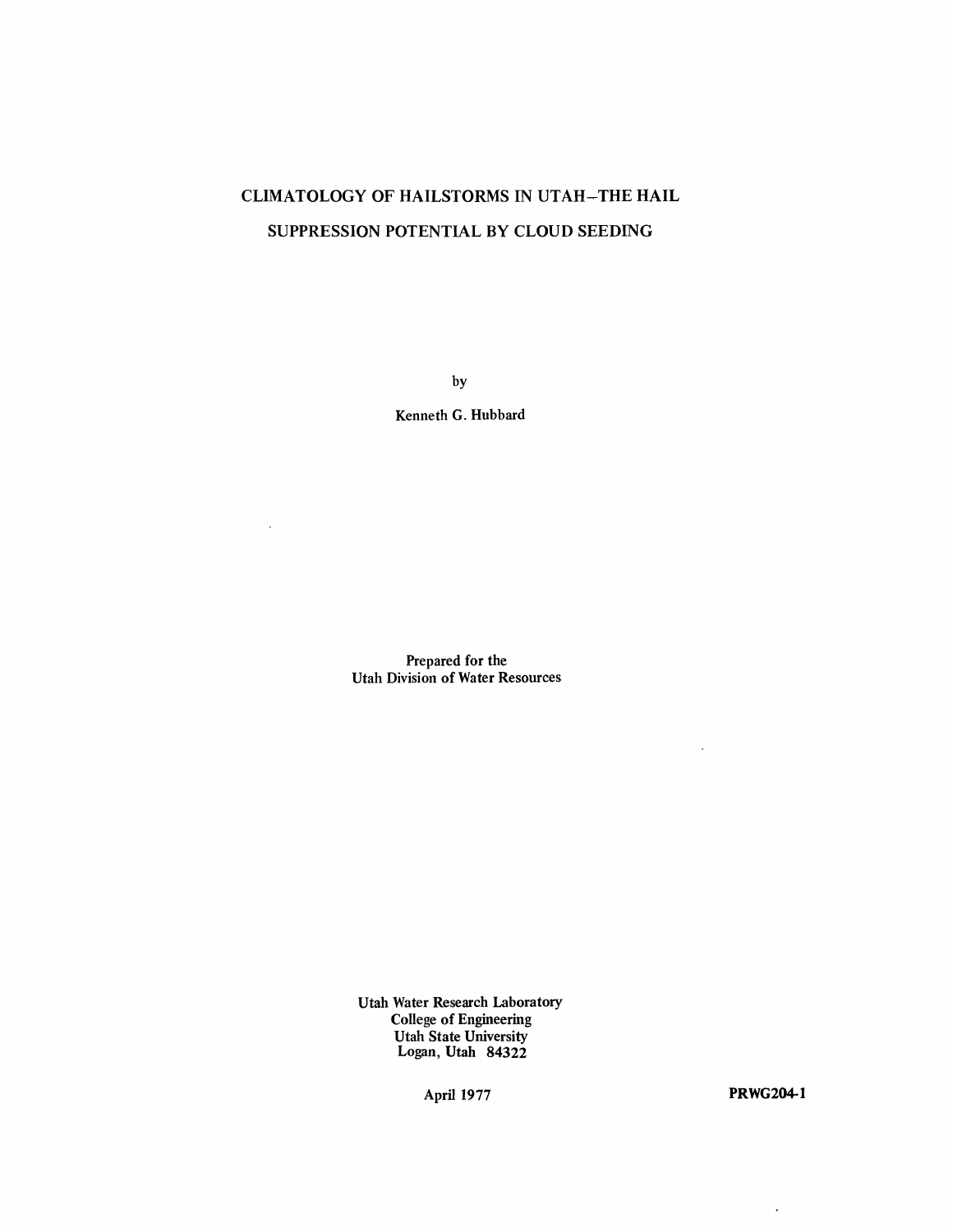$\sim$  $\sim$ ä,  $\bar{\tau}$  $\Box$  $\epsilon$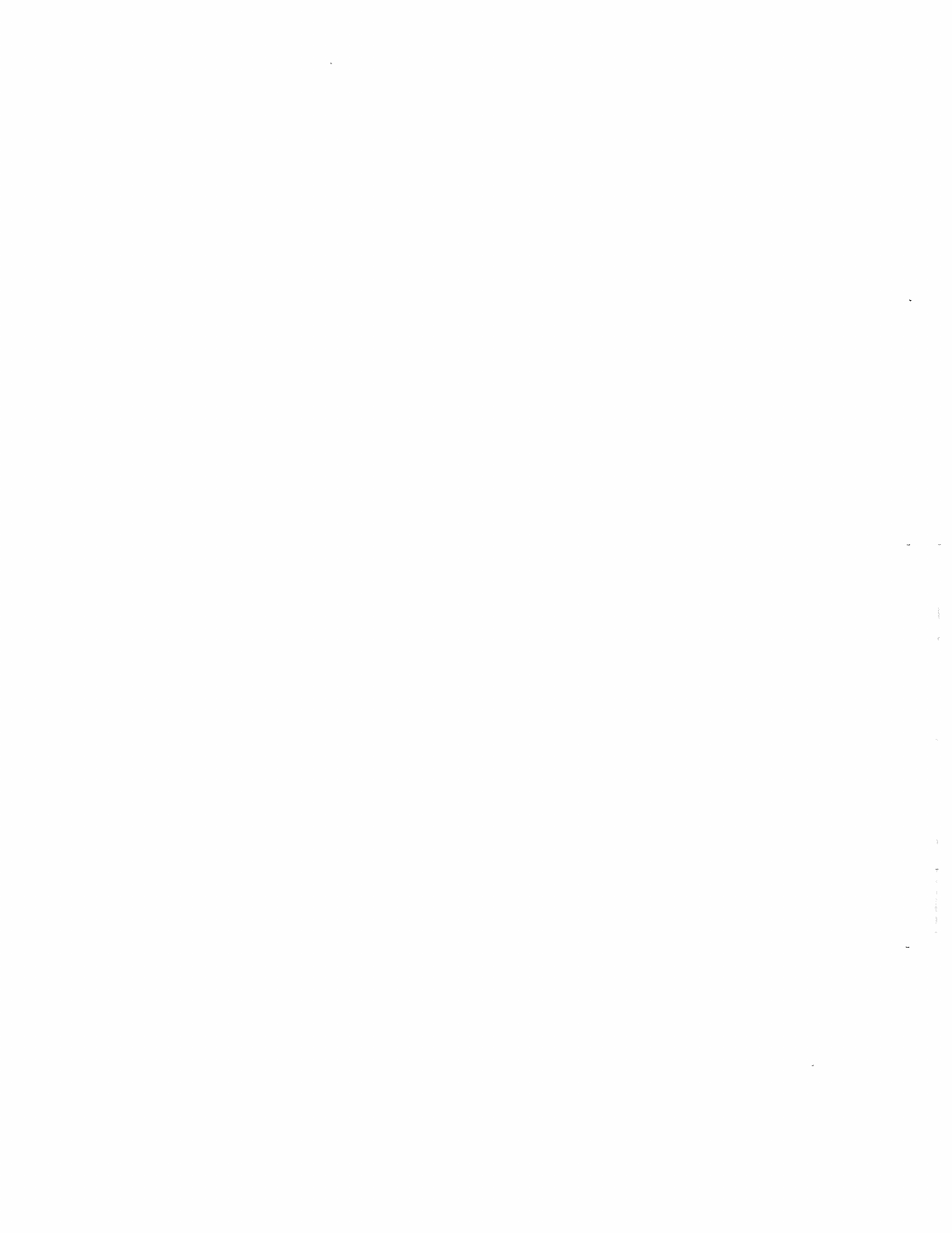# **TABLE OF CONTENTS**

l.

 $\mathscr{A}$ 

 $\overline{\phantom{a}}$ 

|                                                                                                                                                                                                                   | 1 agu                                |  |  |  |  |  |  |  |  |
|-------------------------------------------------------------------------------------------------------------------------------------------------------------------------------------------------------------------|--------------------------------------|--|--|--|--|--|--|--|--|
| المنافر والمنافر والمنافر والمنافر والمنافر والمنافر والمنافر والمنافر والمنافر والمنافر والمنافر<br>ABSTRACT                                                                                                     |                                      |  |  |  |  |  |  |  |  |
|                                                                                                                                                                                                                   |                                      |  |  |  |  |  |  |  |  |
| 2.0 SURVEY FOR HAIL DAMAGE 1                                                                                                                                                                                      |                                      |  |  |  |  |  |  |  |  |
|                                                                                                                                                                                                                   |                                      |  |  |  |  |  |  |  |  |
| 3.0 ANALYSIS OF THE DAMAGE                                                                                                                                                                                        |                                      |  |  |  |  |  |  |  |  |
| 3.1 Determination of Crop Damage<br>3.2 Determination of Crop Yield<br>3.3 Determination of Crop Value<br>3.4 Hail Damage by Counties<br>3.5 Frequency of Hail Damage Occurrence<br>3.6 Timing of Hail Occurrence | $\boldsymbol{2}$<br>4<br>4<br>6<br>6 |  |  |  |  |  |  |  |  |
| 4.0 CONCLUSIONS AND RECOMMENDATIONS                                                                                                                                                                               |                                      |  |  |  |  |  |  |  |  |
| <b>REFERENCES</b>                                                                                                                                                                                                 |                                      |  |  |  |  |  |  |  |  |

## **Page**

 $\ddot{\phantom{0}}$ 

 $\hat{\boldsymbol{\beta}}$ 

 $\mathbf{L}^{\text{max}}$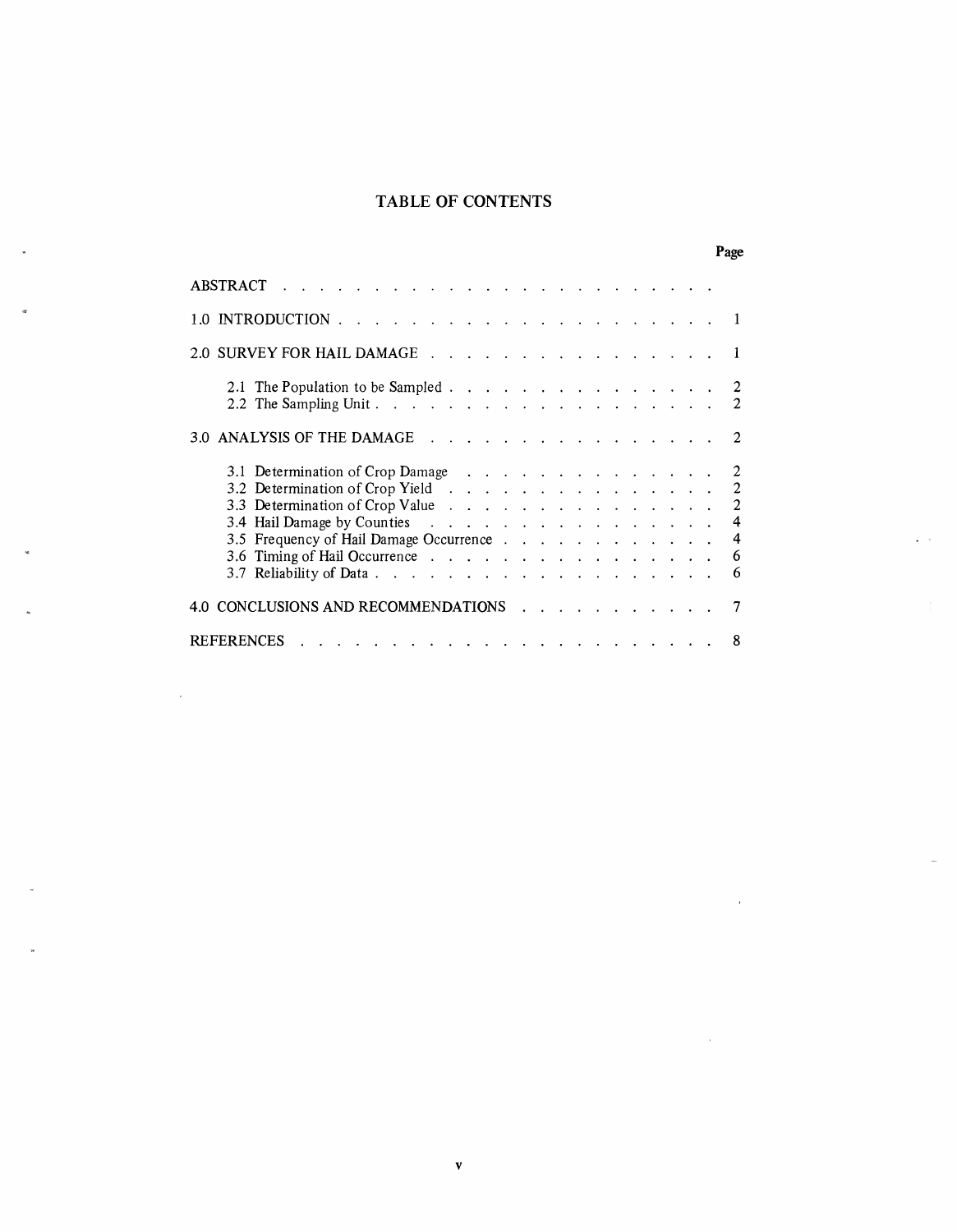$\label{eq:reduced} \mathbf{z} = \left( \begin{array}{cc} \mathbf{z} & \mathbf{z} \end{array} \right)$  $\frac{1}{2}$  .  $\frac{1}{\sqrt{2}}$ Ÿ,  $\frac{1}{2}$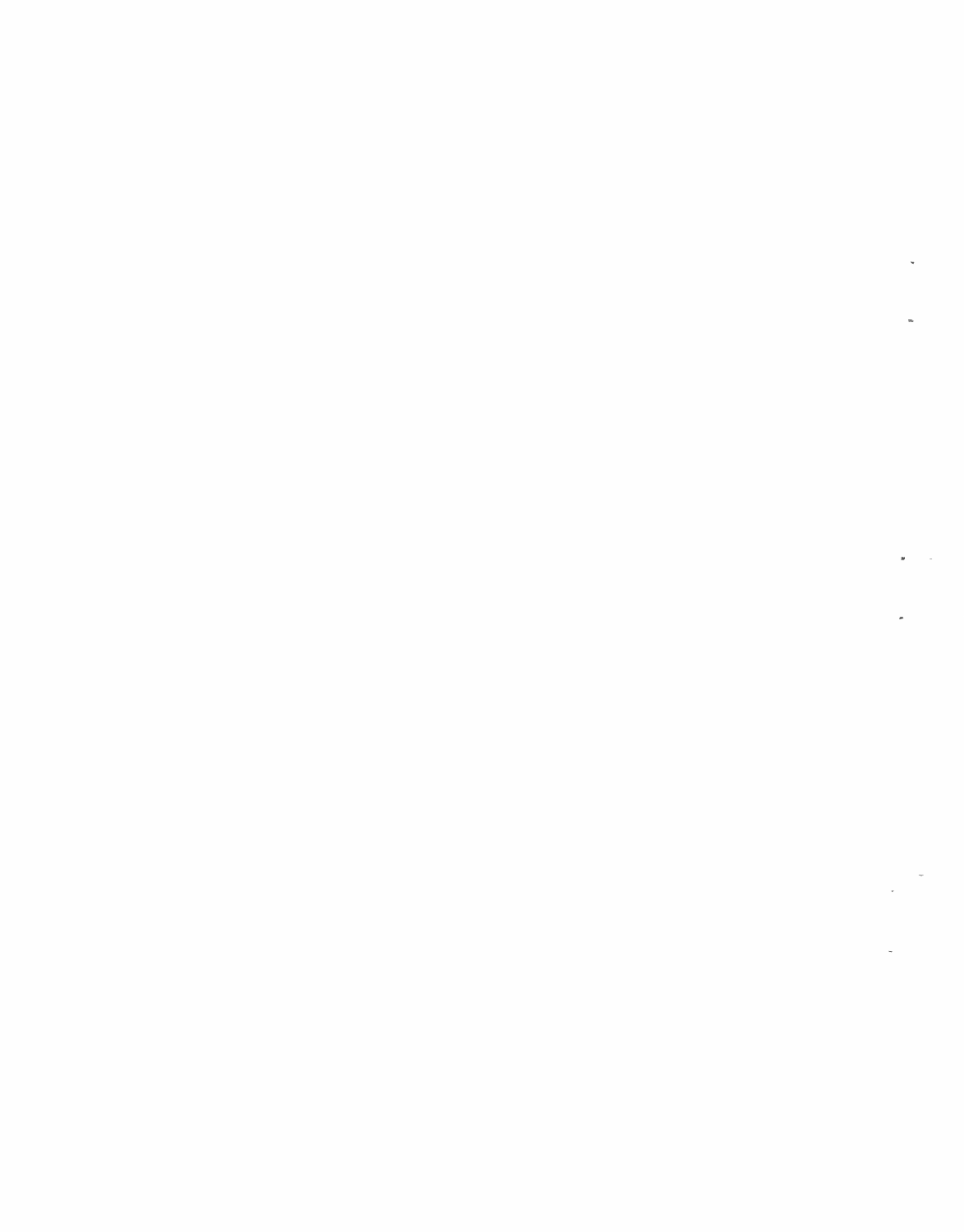# LIST OF FIGURES

 $\alpha$ 

 $\alpha$ 

 $\ddot{\phantom{a}}$ 

| Figure         |                                                                                                                                                                          | Page |
|----------------|--------------------------------------------------------------------------------------------------------------------------------------------------------------------------|------|
| 1              | The hail questionnaire sent to residents of the 29 Utah counties $\therefore$ 3                                                                                          |      |
| $\overline{2}$ | Map depicting hail damage in the 29 Utah counties 5                                                                                                                      |      |
| 3              | The relationship between a hypothetical hail reduction and the<br>average crop savings over the entire state $\ldots$ 6                                                  |      |
| 4              | Cumulative hail damage as a function of rank                                                                                                                             |      |
| 5              | Recurrence intervals for state hail damage as determined from NWS data.                                                                                                  | 8    |
| 6              | Hail occurrence as a function of time of year $\cdots$ $\cdots$ $\cdots$ $\cdots$                                                                                        | 9    |
| 7              | Interconsistency of hail survey as measured by the linear correlation<br>between average year crop damage and worst year crop damage<br>estimates obtained in the survey | - 10 |

# LIST OF TABLES

| Table          |                                                                 | Page |
|----------------|-----------------------------------------------------------------|------|
|                | Annual mean crop values on a statewide basis 11                 |      |
| $\overline{2}$ | Assumed crop values used in this study 12                       |      |
| $3 - 31$       | Crop values and hail losses for each of 29 counties as arranged |      |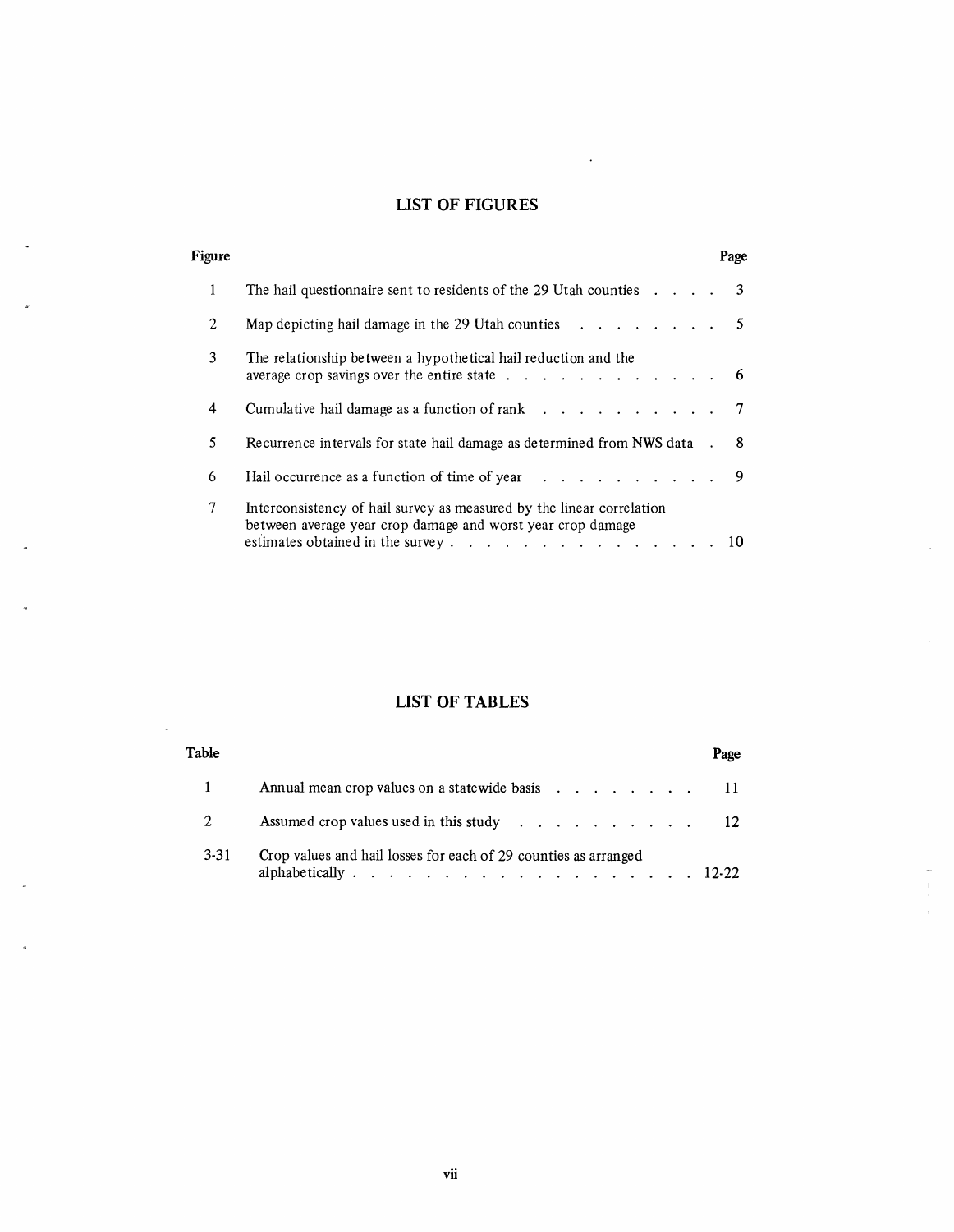$\sim$  $\frac{1}{2}$  $\frac{1}{\mathbf{w}}\left(\mathbf{w}^{(1)},\mathbf{w}^{(2)}\right)$  $\bullet$  .  $\mathbb{R}^{\mathbb{Z}_{2}}$  $\mathcal{L}^{\text{max}}_{\text{max}}$  and  $\mathcal{L}^{\text{max}}_{\text{max}}$  $\mathbb{R}^d$  $\sim$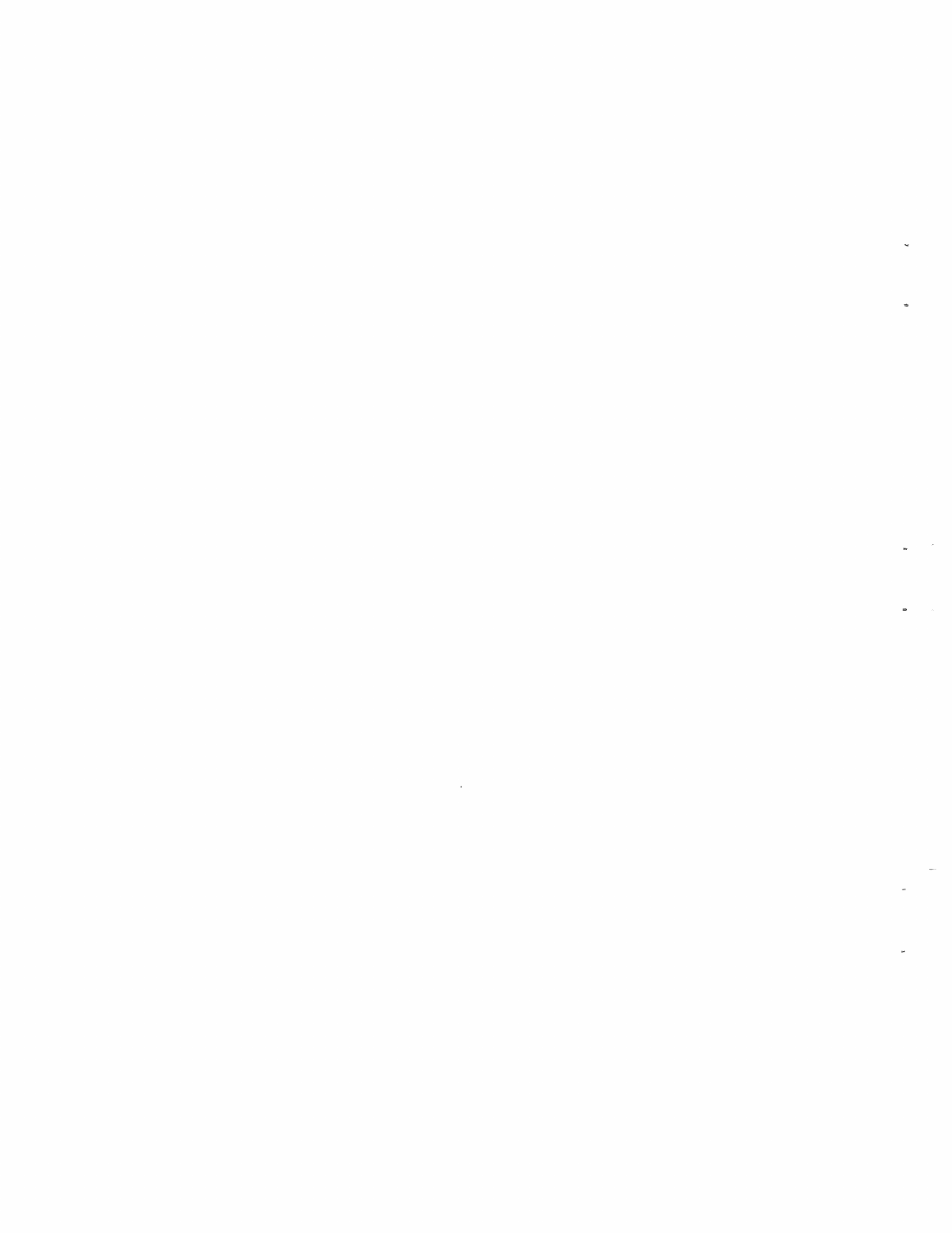# CLIMATOLOGY OF HAILSTORMS IN UTAH-THE HAIL SUPPRESSION POTENTIAL BY CLOUD SEEDING

## 1.0 INTRODUCTION

The hail damage sustained by residents varies greatly as their vocation and location. In addition hail damage variability has been observed to occur both in time, as from one year to the next, and in proximity, as from one field of corn to another. This variability makes it necessary, at times, to speak of average hail damage over a number of years and a given area.

A most interesting approach to evaluating hail climatology and hail suppression programs is to predict for a given day the relative probability of hail formation by using atmospheric measurements and fairly sophisticated models of precipitation physics.

A model is a set of mathematical equations which express an understanding of the physical system. Models of cumulus formation and development have proven to be important tools for use in two basic modes. The use of such models in a forecast mode was demonstrated in a study of Florida cumuli (Simpson et al., 1971) during which operational days were selected according to the predicted seeded growth. The second use of cumulus models has been in the evaluation mode to interpret the effects of seeding. Several workers (Simpson et al., 1965; Weinstein and Davis, 1968) have shown the utility of such a procedure. In adapting a procedure for hail suppression evaluation it is important to determine what parameters are measured in practice which are theoretically related to the formation of ice (hail) in cumulus clouds and to concentrate modeling efforts accordingly. Hirsch (1971) has discussed the verification of such operational models and reported that the following correlations of predicted to observed values were produced for the model utilized in his study: maximum vertical velocity (0.61); maximum radar reflectivity (0.78); cloud top height (0.82).

One aspect of the National Hail Research Experiment involves modeling to examine the feasibility of various hail suppression techniques and identifying the seeding methods which are appropriate to various environmental conditions (Bull. AMS, 1976).

Such useful tools could be applied to the present study if data were available for areas of interest in the state. Detailed measurements are not taken with sufficient spatial resolution to make this feasible, however, and in general few other measures of hail damage are available. The data available are for the National Weather Service (NWS) first order weather stations and aside from these data it takes a special effort or intent to gather insight into the nature of hail climatology.

An accurate assessment of hail occurrence and intensity would be obtained by maintaining a network of hail measuring instruments. Each instrument maintained in the network would cost a minimum of \$5 (Towery et al., 1976) and the time required to obtain relevant hail statistics would be greater than a few years.

Crop insurance records have sometimes proven valuable in determining damage from hail. Crop insurance programs have covered only certain crops and thereby an analysis is difficult in areas where the covered crops represent a small fraction of agricultural production.

In view of this discussion it was decided to generate a hail damage data base from informal observers throughout the state. A discussion of the methodology used to accomplish the data collection and analysis is described further in the following section. Also included in later sections is a limited analysis of the NWS data available.

### 2.0 SURVEY FOR HAIL DAMAGE

The objectives of the survey were to determine hail damage within Utah. Specific outcomes of the analysis were to include the distribution of hail damage in the state, the frequency of occurrence of hail damage of a certain level, and the probability of occurrence of damaging hail.

The survey methdology follows basically the steps suggested by Cochran (1953) for planning and executing a survey.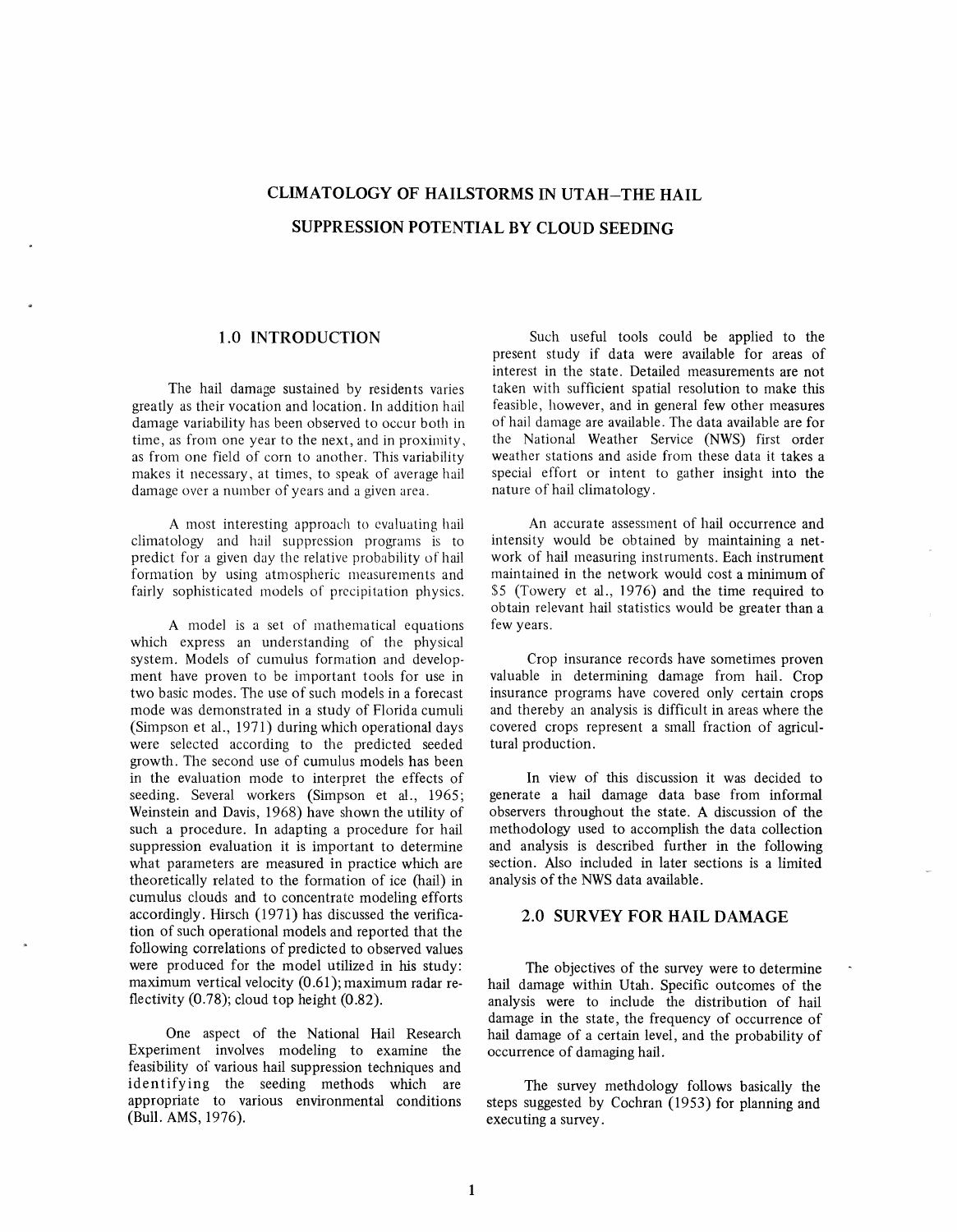#### 2.1 The Population to be Sampled

A list of residents engaged in agricultural and ranching operations was obtained for each of the counties in the state, from the Utah State University Extension Service.<sup>1</sup> About 3 in each 10 individuals were randomly selected from such lists providing a total sample of about 2000 questionnaires. Because no formal arrangements had been made with the residents chosen, all data used were obtained from residents who chose to share their records and memory and therefore the term informal observers is used. Calculations suggest that 3.3 percent of Utah's agriculturally oriented residents participated in the survey.

An example of the questionnaire sent to each resident is shown in Figure 1. The crops listed for hail damage estimates were in agreement with the crops listed in the 1974 Census of Agriculture, thus insuring a value for crop yield as well as crop damage in each county.2

#### 2.2 The Sampling Unit

The county unit was chosen for sampling because it seems to be the appropriate size for displaying variations of hail damage within the state. Both the 1974 Agricultural Census and USU Extension Service operate within the county unit and counties have been the unit in Utah which decides as an organization to join or not join state weather modification efforts.

Each of the 29 counties was sampled as a separate unit, and the returned questionnaires were also analyzed by separate county units.

### 3.0 ANALYSIS OF THE DAMAGE

As completed questionnaires were received the information gained was recorded by a data technician and then digitized for analysis using the computer.

#### 3.1 Determination of Crop Damage

The information requested on each questionnaire includes the number of years which the observations cover. This was considered important in determining an average damage to a specific crop by treating estimates over long periods as more meaningful. In the analysis this was accomplished by a

weighting process the effect of which can be seen by the following simplication.

Suppose farmer A has lived at his location for 20 years and reports the average hail damage to his corn crop as 10 percent and farmer B has been farming at his location for 1 year and reports 100 percent of his corn crop was lost to hail damage. This information would be combined by considering the 20 year estimate as 20 times more important than the 1 year estimate

$$
\frac{(20) (10) + (1) (100)}{20 + 1} = 14.3
$$

and the result would be 14.3 percent for the area. Of course this example is simplified with respect to the number of observations (N) making up the estimated average (E), the extremes of the individual estimates involved  $(E_i)$ , and the large differences in residence times  $(n_i)$ . It does illustrate how an estimate over a longer period of time is treated with respect to observations over a shorter period of time and can be stated more generally as:

$$
\overline{E} = \frac{\sum_{i=1}^{N} n_i E_i}{\sum_{i=1}^{N} n_i}
$$
 (1)

The crop damage figure for each county was determined by this method for both the average year and the worst year. A measure of the reliability of the survey will involve how the average year relates to the worst year and will be discussed further in a later section.

#### 3.2 Determination of Crop Yield

County wide crop production was obtained from the 1974 Agriculture Census (U.S. Department of Commerce, 1974). The selection includes 14 crops which were considered representative of Utah and are listed in Table 1.

#### 3.3 Determination of Crop Value

The mean value of individual crops sold in Utah is listed for various years in Table 1. The assumed crop values applied in this study (listed in Table 2) are simply the average over the years for which information was available.

<sup>&</sup>lt;sup>1</sup> Several counties were not served by the Extension Service, in which case a list was obtained from the appropriate County Tax Assessor.

<sup>&</sup>lt;sup>2</sup>This was identified as an important element of the study through conversations with members of the Division of Water Resources.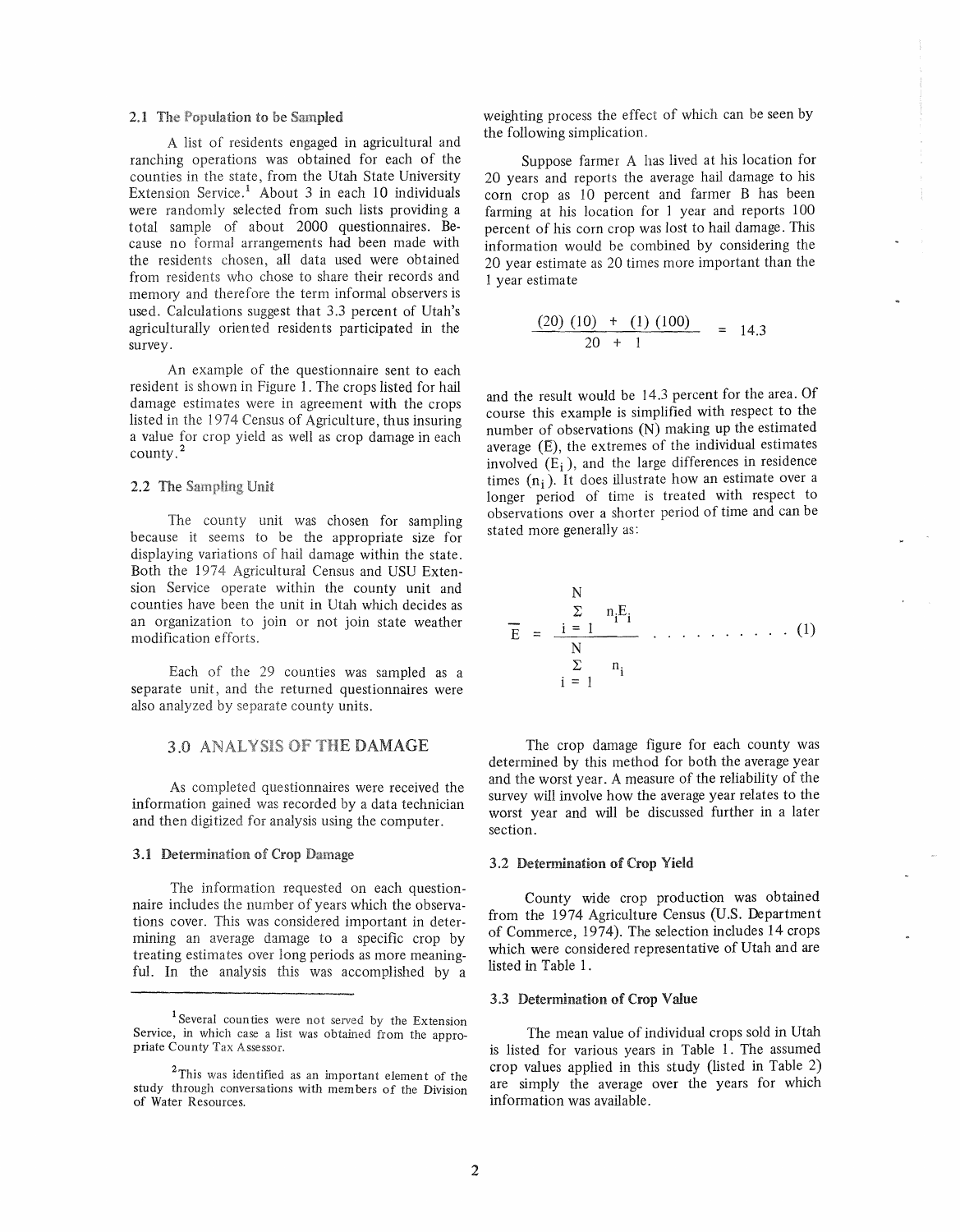#### **HAIL QUESTIONNAIRE**

1. Please est imate the percent ha il damage to each i tern below. Be sure to place 0% where appropriate and leave blank the items which do not apply to your situation.

| Average Year | Worst Year |                                   |
|--------------|------------|-----------------------------------|
| $\sim$ $\%$  | %          | corn or sorghum (milo)            |
|              |            | wheat, oats or barley             |
|              |            | soy beans or dry beans            |
|              |            | wild hay or alfalfa hay           |
|              |            | potatoes                          |
|              |            | truck garden vegetables or melons |
|              |            | orchards                          |
|              |            | sugar beets<br>٠                  |
|              |            | other, specify                    |

2. On the average I have observed hail at or near my location every \_\_\_\_\_\_ years.

3. I have observed damaging hail at or near my location every \_\_\_\_\_\_ years.

4. The above observations cover \_\_\_\_\_\_\_ years.

- 5. I feel I have fared (better, worse, no different) than residents in nearby communities when it comes to hail damage.
- 6. I feel I have fared (better, worse, no different) than residents in other parts of the state when it comes to hail damage.

7. The months for which you feel hail causes you damage, leave blank if none.

1. April 2. May 3. June 4. July 5. August 6. September 7. October

8. Please place the symbol  $\left(\frac{1}{1}\right)$  on the map to identify the location relating to questions 2, 3, and 4 above. An example is given for a resident who lives in the northwest corner of Box Elder County.



9. The nearest city (as the crow flies) a.  $City$   $\_\_$ b. Direction \_

c. **Miles** \_\_\_\_\_\_\_\_\_\_\_\_\_\_\_ \_

**Figure 1. The hail questionnaire sent to residents of the 29 Utah counties.**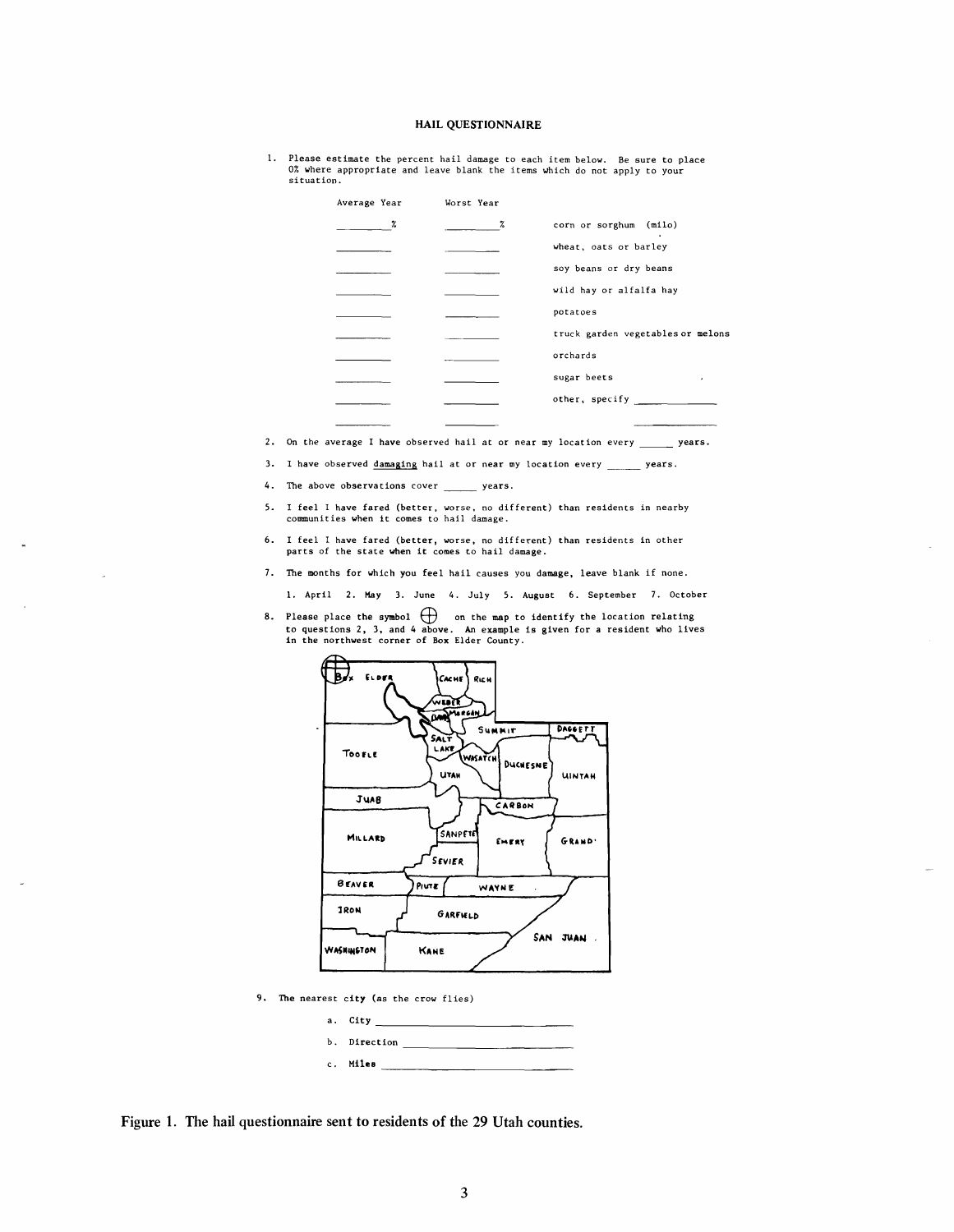#### 3.4 Hail Damage by Counties

Each county was analyzed for hail damage and the results are displayed in Tables 3 through 31. In Table 3, for instance, reading from left to right, the total silage production is 1,527 tons at a value of \$13.30/10n. This yields \$20,309.10, the value of silage produced in Beaver County. The survey indicated an average hail damage  $(\overline{E})$  of 9.15 percent or \$1,858.07 worth of hail damage to silage in the average year. Adding the crop value column shows \$2.47 million worth of crops for Beaver using the assumed values and adding the crop damage column shows an average hail damage figure of \$93,487. The corresponding numbers for other counties can be found in the tables and in Figure 2. A composite of hail damage is given in Figure 3 which displays the relationship between a hypothetical reduction in hail damage and the corresponding savings in crop values for the entire state. As can be seen, a hypothetical reduction in hail damage of 10 percent results in a savings of about 474 thousand dollars per year. Obviously a program may not be desirable across the entire state which leads us to interpret the savings on a county by county basis. The hail damage as determined for each county showed Box Elder County incurs the greatest average damage in dollars and Daggett County receives the least average damage. The remaining counties were ranked according to the average damage in the county with Utah County being second, Millard County third and so on. The result of this ranking can be seen most clearly in Figure 4 where the x-axis ranks the counties according to dollar damage and in particular from high dollar damage to low, reading from left to right. The y -axis represents the total percentage of hail damage for all counties up to and including the ranked county being considered. By reading this figure for rank 3 one can find 48 percent of the hail damage occurs in only 3 counties. Over 80 percent of the hail damage occurs in only 12 counties. If one displays these 12 counties on the state map a geographical grouping becomes possible. In the north the 4 counties of Box Elder, Cache, Rich, and Weber form one group. A second logical group is formed by Salt Lake and Utah Counties and the third group is made up of Millard, Sanpete, and Sevier Counties. Of these 12 counties only Iron, Duchesne, and San Juan are not part of a group. However, the grouped counties represent about 72 percent of the total and the three nongrouped counties represent only about 12 percent of the data.

From Figure 4 the difference between the cumulative percentage value indicated for a particular county and the value for the county immediately to the left represents the total percentage contribution to Utah's Hail Damage for that county. For example, for Cache County one finds the value of 54 percent

and for Millard County the value is 48 percent. The difference of 6 percent is the contribution from Cache County to the total state hail damage. The respective contributions for each county are the numbers given in parentheses in Figure 4.

 $\begin{array}{c} \mathbf{1} \\ \mathbf{1} \\ \mathbf{1} \end{array}$ 

The usefulness of Figures 3 and 4 may be seen by stating a hypothetical problem. Suppose that one wishes to determine what amount of funding would be appropriate for a three county summer hail reduction program involving Box Elder, Cache, and Rich Counties under the assumption that a 10 percent reduction in hail damage will be achieved. From Figure 4 the contribution to the state's hail damage from Box Elder County is 22.3 percent while Cache County is 6.0 percent and Rich County is 2.1 percent. This gives a total of 30.4 percent of the state's hail damage for the three counties. A statewide reduction of 10 percent in hail damage would. save \$474,000 as shown in Figure 3. The state-wide number must be reduced to reflect the counties involved and this is accomplished by merely multiplying by 0.304. This multiplication yields approximately S144,000 and represents the maximum funding which would be justifiable in obtaining a 10 percent reduction in hail damage in the three counties at present prices.

It is worth noting that a 15 percent reduction or a 20 percent reduction in hail damage can be obtained from the above example by multiplying the result with 1 .5 and 2.0 respectively which extends the usefulness of Figure  $3$  to numbers beyond those which are plotted.

## 3.5 Frequency of Hail Damage Occurrence

A limited amount of data is published by the National Weather Service in the Storm Summary section of Climatological Data. The estimated damage level for each state is published in monthly issues. The data were obtained for the period 1959-1973 and the months May through September.

The data were reduced and curves were fit to describe the recurrence intervals for each state as indicated in Figure 5. A linear curve fitting scheme was used. As indicated by the curves Utah incurs a million dollars damage in one month once every 11 years and one hundred thousand dollars damage in one month once every 4 years. As can be readily seen Colorado and Idaho have higher hail damage frequencies in comparison. Due to the limited amount of data the accuracy is about  $\pm$  5 years at the 10 year recurrence interval. Of course the shorter recurrence intervals have higher absolute accuracy.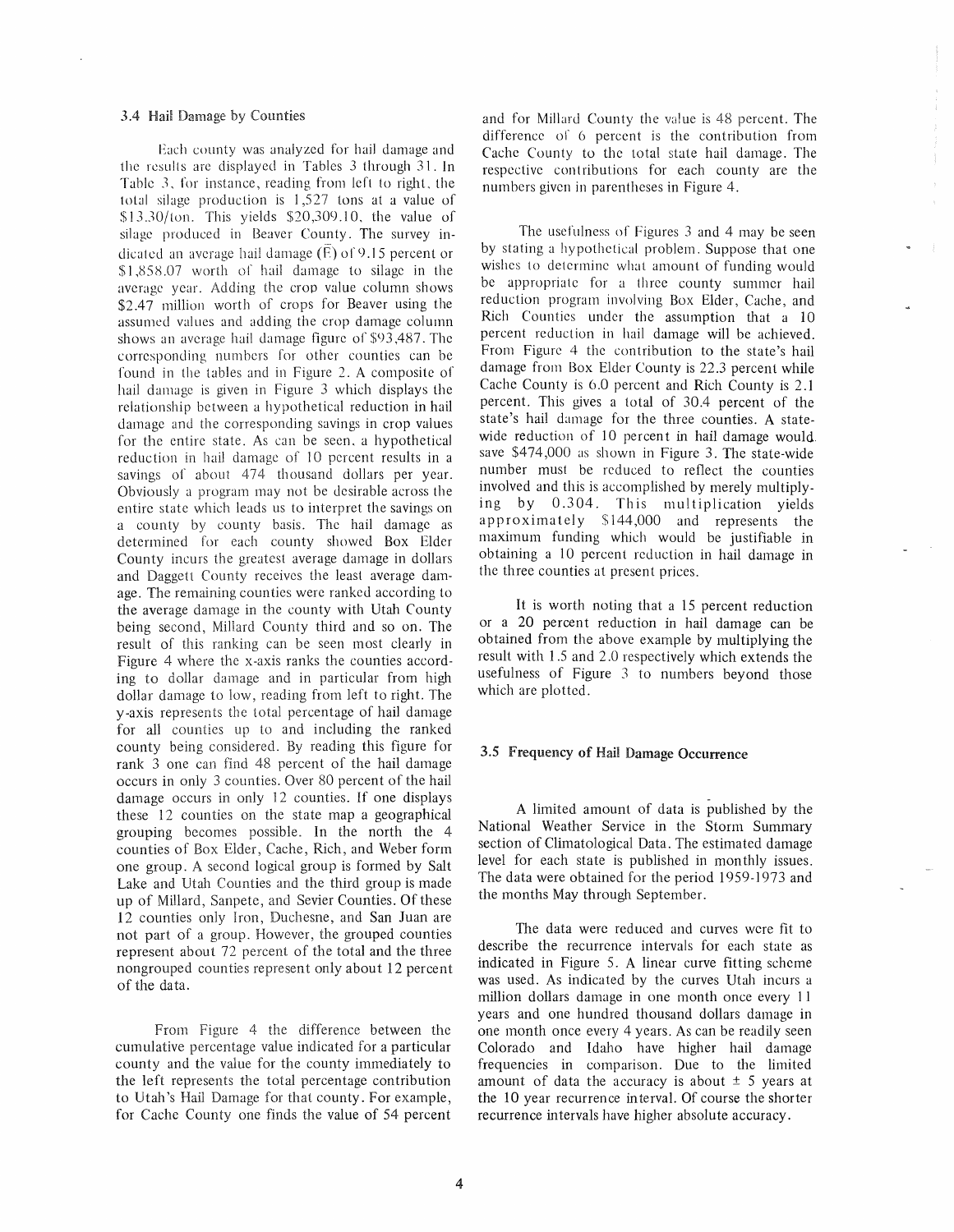

Figure 2. Map depicting hail damage in the 29 Utah counties. Two numbers are shown: the first number represents the hail damage in thousands of dollars while the second number in parentheses is the hail damage as a fraction of total crop values.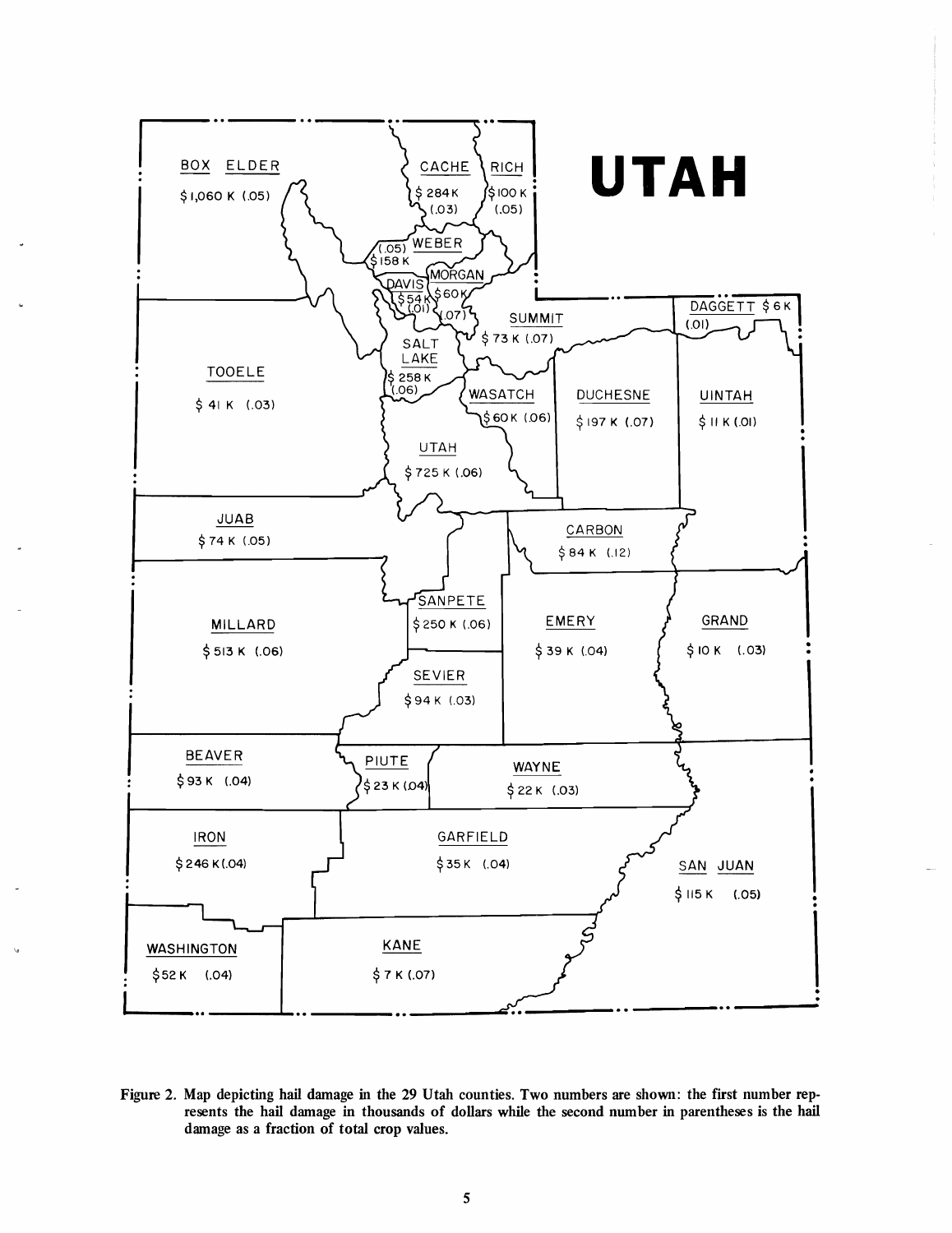

Figure 3. The relationship between a hypothetical hail reduction and the average crop savings over the entire state.

#### 3.6 Timing of Hail Occurrence

Question 7 of the questionnaire was included so that an estimate of the hail occurrence as a function of time of year could be made. The frequency of hail occurrence for each month April through October is displayed in Figure 6. Not surprisingly the summer period in July and August was found to possess the highest rate of occurrence. The type of crop grown by a particular observer seemed to be a controlling factor in his response. Fruit producers included the earliest months, presumably due to the fact that young fruit and blossoms could easily be damaged. The later months were reported by producers of alfalfa seed, a crop which is harvested in September and October. Apparently a light hail can strip the dry seeds from the stem causing considerable damage.

#### 3.7 Reliability of Data

An estimate of the reliability of the information obtained through the survey was made by testing the internal consistency of the various responses involved. This test was basically to check for a linear relationship between the average year and the worst year as reported for each crop on the questionnaire. Although one can deduce situations where a linear relationship should not exist, the test seems to be one of the few checks possible.

The correlations between the average damage and the worst damage as reported on the questionnaires were computed for each county and these correlations are plotted in Figure 7 as a function of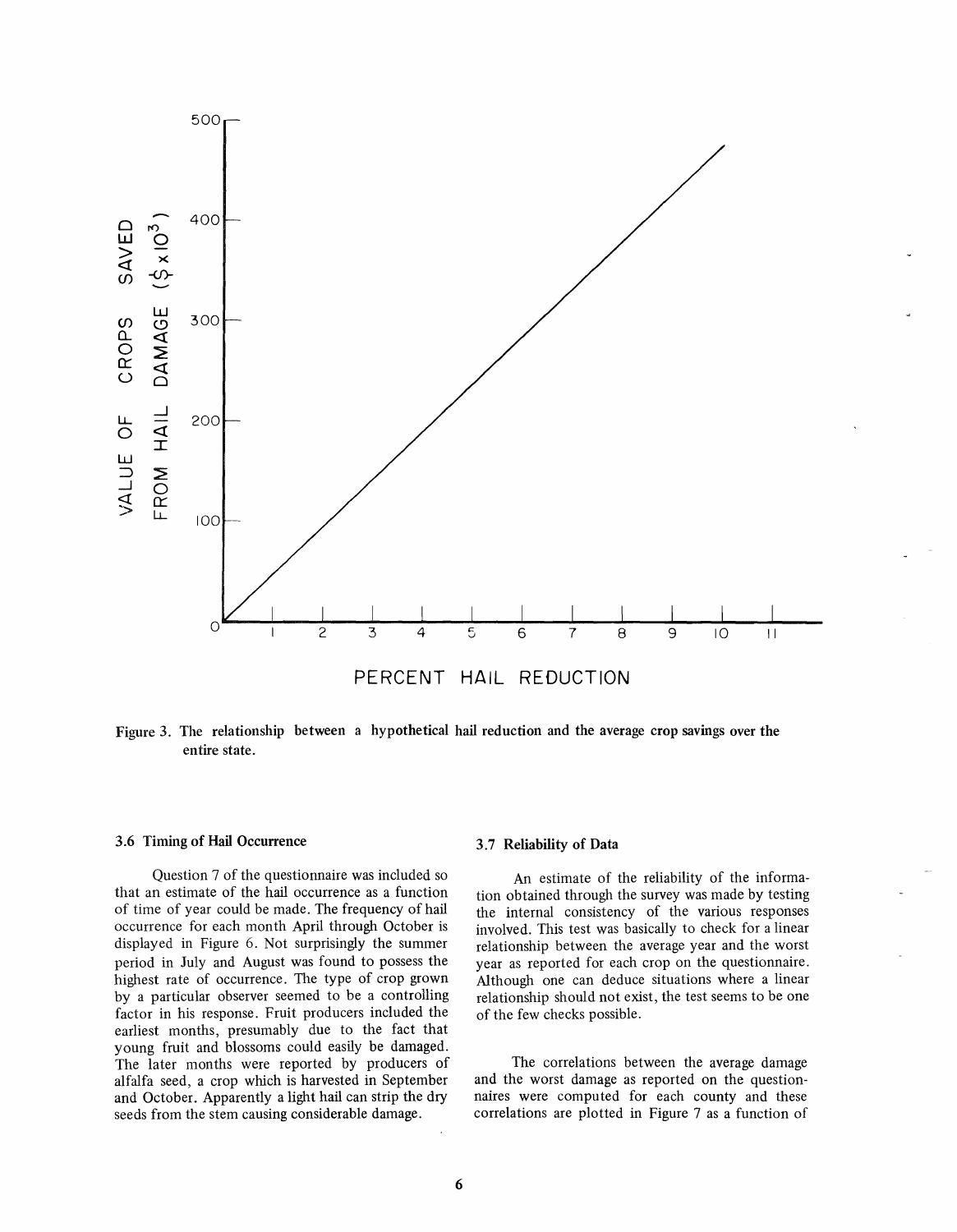

Figure 4. Cumulative hail damage as a function of rank.

the county's rank in the survey. Only two counties were found to have a very poor linear relationship between the average and worst years. It is possible that the nonlinearity develops because of the nonhomogeneous nature of hail within a county. It is also possible that the nonlinearity develops because of observer estimation failure. Even in the case of Weber and Washington Counties there is not a large gradient of average hail damage to any of the nearest neighboring counties. In summary, the accuracy of the survey cannot be completely determined; however, Figure 7 shows that the average and worst years as estimated by observers have, in most cases, interconsistency.

# 4.0 CONCLUSIONS AND

### RECOMMENDATIONS

On the basis of the study performed several conclusions can be drawn:

1. Most of the hail damage occurs in only a few of the 29 counties.

2. The occurrence is more likely in the summer because of the severity of the storms, even though crops may be less susceptible in terms of plant structure.

3. A small percentage of the crops are damaged by spring and fall hail due to the high susceptibility of the crop and not necessarily the severity of the storms.

4. In an average sense the state's hail damage is 4 to 5 percent of the total agricultural crop which is over \$4.7 million average damage at 1971-1974 prices.

On the basis of these conclusions several recommendations are made:

1. Counties being considered for state support of their hail modification activities should be ranked in the order depicted by Figure 4, and when limited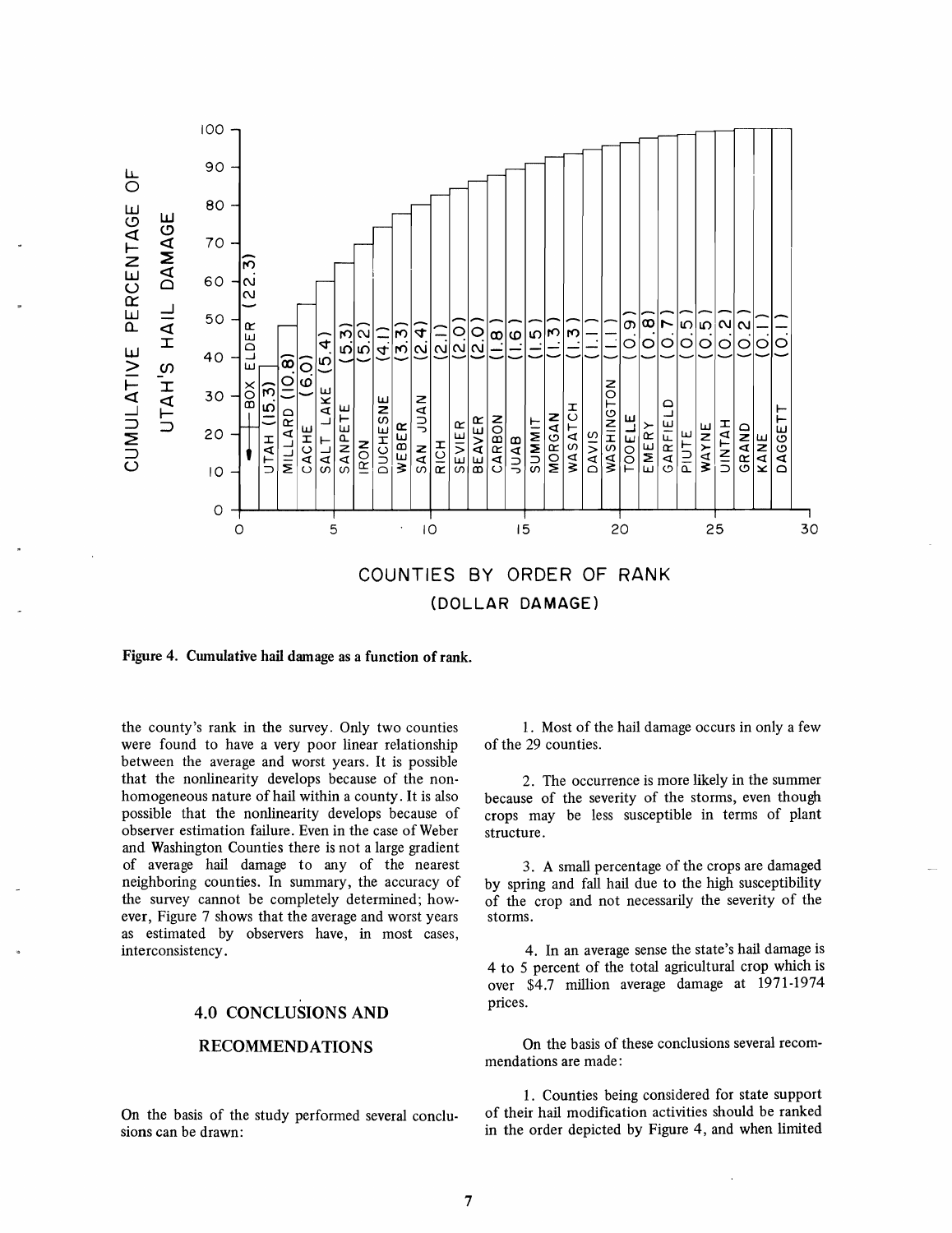

Figure S. Recurrence intervals for state hail damage as detennined from NWS data.

state support is available, the highest dollar damage counties should be considered first in importance for funding purposes.

2. The timing of hail suppression efforts in a given county should be directed toward the appropriate crops as determined by Tables 3-31 and the individual crop growing characteristics.

3. Funding levels should be consistent with Figure 3, as reduced by the number of counties not involved, and as adjusted to present crop values. The present figure indicates that no more than \$144,000 could be justified in the three northern counties for a 10 percent hypotehtical reduction (shown on page 4).

#### REFERENCES

- Bull. Amer. Met. Soc. 1976. NHRE 1976 summer program. 57,8,1035-1036.
- Cochran, William G. 1953. Sampling techniques. John Wiley and Sons, Inc., New York. 330 p.
- Hirsch, John H. 1971. Computer modeling of cumulus clouds during project cloud catcher. Institute of Atmospheric Sciences, South Dakota School of Mines and Technology, Report 71-7. 61 p.
- Simpson, J., R. H. Simpson, D. A. Andrews, and M. A. Eaton. 1965. Experimental cumulus dynamics. Rev. of Geophys., 3, 387-431.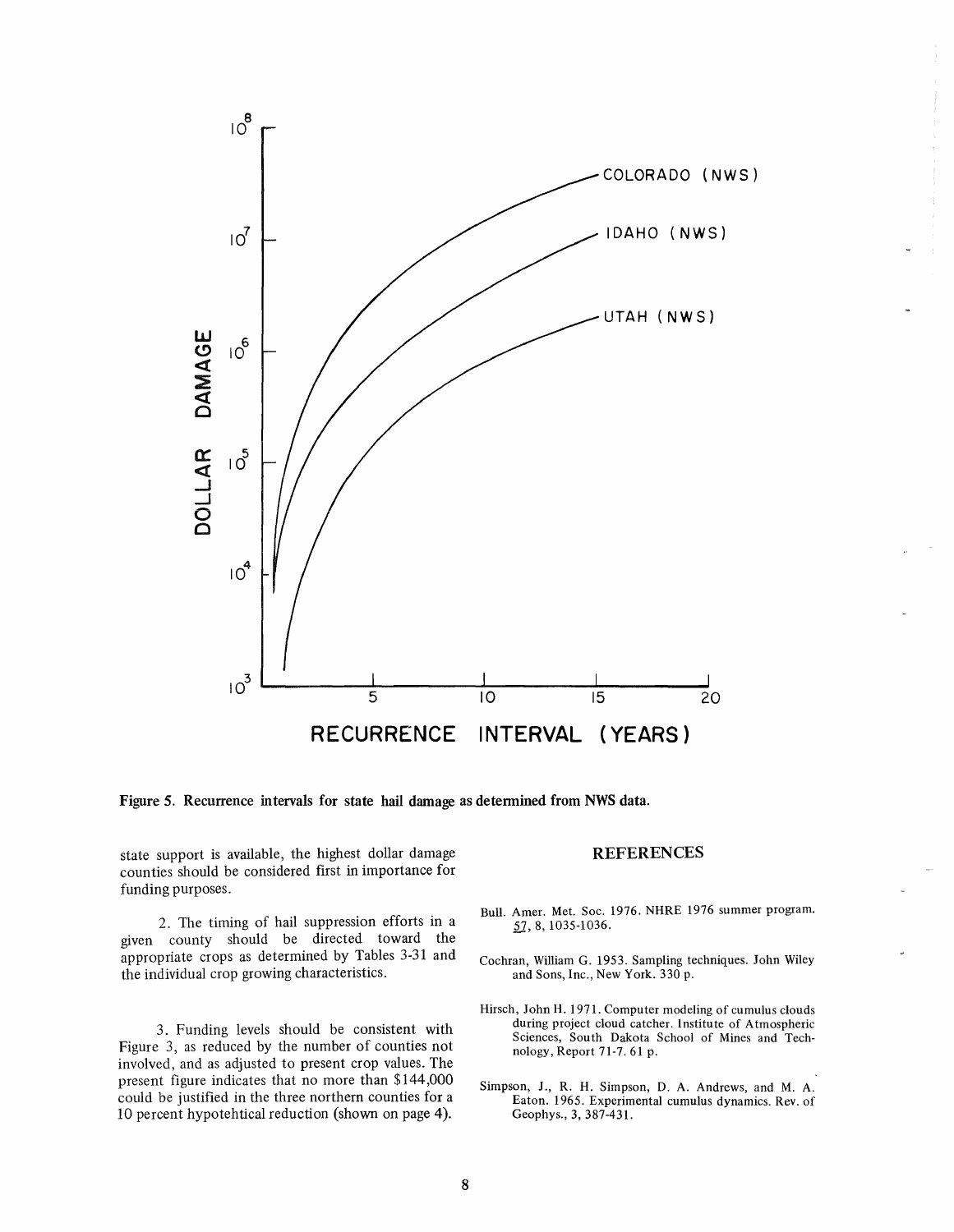

Figure 6. Hail occurrence as a function of time of year.

- Simpson, J., and W. L. Woodley. 1971. Seeding cumulus in Florida: New 1970 results. Science 172,117-126.
- Towery, N. G., S. A. Changnon, Jr., and G. M. Morgan, Jr. 1976. A review of hail measuring instruments. Bull. Amer. Meteor. Soc. 57 :1132-1140.
- U.S. Dept. of Commerce. 1974. Preliminary Report, 1974 Census of Agriculture. AG74-P-49-001 through AG74- P-49-057.
- Weinstein, A. I., and L. G. Davis. 1968. A parameterized numerical model of cumulus convection. Rept. 11. NSF Grant GA-777, Pennsylvania State Univ., Univ. Park, Penn., 44 pp.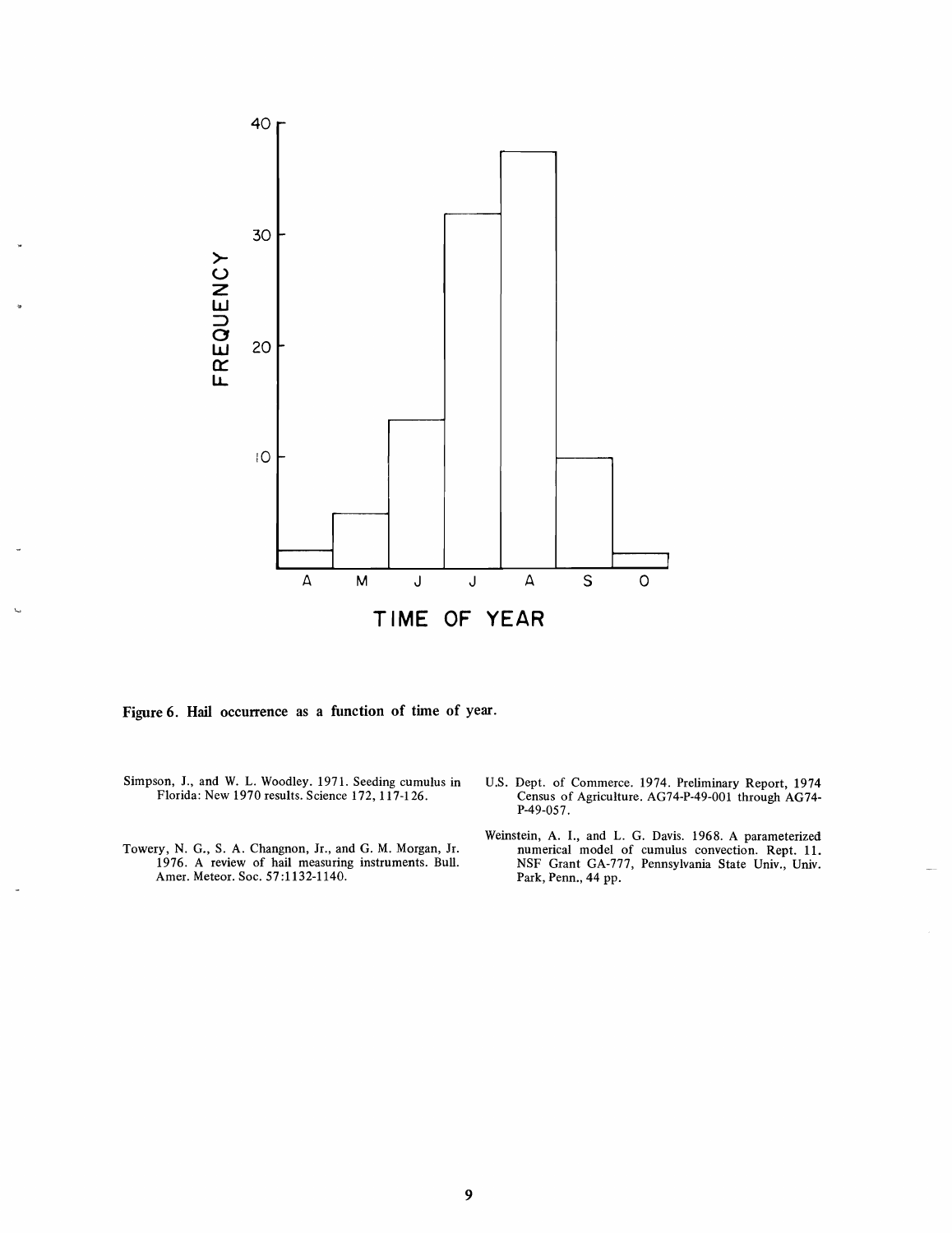Table 28. Crop values and hail losses for Wasatch County.

s

 $\rightarrow$ 

 $\approx$ 

| <b>CROP</b>         | PRODUCTION<br>UNITS <sup>a</sup> | VALUE (IN<br>DOLLARS/UNIT)  | CROP VALUE<br>(DOLLARS) | PERCENT<br>DAMAGE | <b>DAMAGE</b><br>(DOLLARS) |
|---------------------|----------------------------------|-----------------------------|-------------------------|-------------------|----------------------------|
| 1 CORN              | .00000                           | 2,40(7BUSHEL)               | .00                     | .00               | .00                        |
| <b>2 SILAGE</b>     | .37400+03                        | 13.30(/TON)                 | 4974.20                 | .00               | 00.                        |
| 3 SORGHUM           | .00000                           | 3.30(7BUSHEL)               | .00                     | .00               | 0٥.                        |
| 4 WHEAT             | .16249+05                        | 2.70(7BUSHEL)               | 43872.30                | 6.30              | 2762.33                    |
| 5 SOY BEANS         | .00000                           | 5.00(7BUSHEL)               | .00                     | 5.00              | .00                        |
| <b>6 DRY BEANS</b>  | .00000                           | 11.30( / 100 W)             | .00                     | 5.00              | .00                        |
| 7 POTATOES          |                                  | $-28000+02$ $2.80(7100$ wt) | 78.40                   | .00               | .00                        |
| <b>8 VEGETABLES</b> | $\boldsymbol{\cdot}$ 00000       | 700,00(/ACRE)               |                         | .0010.00          | .00                        |
| <b>9 ORCHARDS</b>   |                                  | $.15000+02562.001/ACRE$     | 8430.00                 | .00               | 0٥.                        |
| 10 OATS             | .95560+04                        | $1,00$ (/BUSHEL)            | 9556.00                 | 6.30              | 601.67                     |
| 11 BARLEY           | .73023+05                        | 1.90(78USHEL)               | 138743.70               | 6.30              | 8735.71                    |
| 12 ALFALFA          | .18206+05                        | 37.60(/TON)                 | 684545.59               | 6.56              | 44939.63                   |
| 13 SUGAR BEETS      | .00000                           | 34.00 (/TON)                | .00                     | .00               | .00                        |
| 14 WILD HAY         | $.14940+04$                      | 32.00(/TON)                 | 47808.00                | 6.56              | 3138.54                    |
| <b>TOTALS</b>       |                                  |                             | 938008.19               | 6.42              | 60177.89                   |

<sup>a</sup>Entries are shown by two numbers, the first a factor, the second a power of 10.

Table 29. Crop values and hail losses for Washington County.

| CROP                  | PRODUCTION<br>UNITS <sup>a</sup> | VALUE (IN<br>DOLLARS/UNIT) | CROP VALUE<br><b>(DOLLARS)</b> | PERCENT<br><b>DAMAGF</b> | <b>DAMAGE</b><br>(DOLLARS) |
|-----------------------|----------------------------------|----------------------------|--------------------------------|--------------------------|----------------------------|
| 1 CORN                | .96000+03                        | 2.40(7BUSHEL)              | 2304.00                        | 6.33                     | 145.92                     |
| <b>2 SILAGE</b>       | $.30000+02$                      | 13.30(770N)                | 399.00                         | 6.33                     | 25.27                      |
| 3 SORGHUM             | .15320+05                        | 3.30(/BUSHEL)              | 50556.00                       | 6.33                     | 3201,88                    |
| 4 WHEAT               | $.18471+05$                      | 2.70(7BUSHEL)              | 49871.70                       | 3.92                     | 1956.51                    |
| <b>5 SOY BEANS</b>    | .00000                           | 5.00 (/BUSHEL)             | -00                            | .00                      | 0٥.                        |
| 6 DRY BEANS           | .00000                           | $11,30(7100$ will          | . 00                           | .00                      | 00,                        |
| <b>7 POTATOES</b>     |                                  | $.17400+05$ 2.80(/100 wT)  | 48720.00                       | 1.77                     | 863,61                     |
| <b>8 VEGETABLES</b>   |                                  | .79000+02 700.00(/ACRE)    | 55300.00                       | 12.95                    | 7163.86                    |
| <b>9 ORCHARDS</b>     | .30500+03                        | 562.00(/ACRE)              | 171410.00                      | 7.70                     | 13196.62                   |
| 10 OATS               | .82500+03                        | 1.001/BUSHEL               | 825.00                         | 3.92                     | 32.37                      |
| <b>11 BARLEY</b>      | $.14104 + 06$                    | 1.90(78USHEL)              | 267968.40                      | 3.92                     | 10512.61                   |
| 12 ALFALFA            | .14083+05                        | 37.60(/TON)                | 529520.80                      | 2.86                     | 15155.90                   |
| <b>13 SUGAR BEETS</b> | .00000                           | 34,00(770N)                | .00                            | 1,18                     | .00                        |
| 14 WILD HAY           | .98000+02                        | 32.00(/TON)                | 3136.00                        | 2.86                     | 89.76                      |
| TOTALS                |                                  |                            | 1180010.89                     | 4.44                     | 52344.30                   |
|                       |                                  |                            |                                |                          |                            |

 $\bar{z}$ 

<sup>a</sup>Entries are shown by two numbers, the first a factor, the second a power of 10.

Table 30. Crop values and hail losses for Wayne County.

|    | CROP                | PRODUCTION<br><b>UNITSA</b> | VALUE (IN<br><b>DOLLARS/UNIT,</b> | CROP VALUE<br>(DOLLARS) | PERCENT<br><b>DAMAGE</b> | <b>DAMAGE</b><br>(DOLLARS) |
|----|---------------------|-----------------------------|-----------------------------------|-------------------------|--------------------------|----------------------------|
|    | 1 CORN              | .00000                      | 2.40(7BUSHEL)                     | .00                     | 5.00                     | .00                        |
|    | 2 SILAGE            | .53100+03                   | 13.30(770N)                       | 7062.30                 | 5.00                     | 353.11                     |
|    | 3 SORGHUM           | ,00000                      | 3.30(/BUSHEL)                     | .00                     | 5.00                     | .00                        |
|    | 4 WHEAT             | .22320+04                   | 2,70(7BUSHEL)                     | 6026.40                 | 4.11                     | 247.62                     |
|    | 5 SOY BEANS         | .00000                      | 5.00(78USHEL)                     | .00                     | .00                      | .00                        |
|    | <b>6 DRY BEANS</b>  | ,00000                      | $11.30(7100$ WT)                  | .00                     | 00.                      | .00                        |
|    | 7 POTATOES          |                             | $.15457+05$ 2.80(/100 $\sqrt{11}$ | 43279.60                | 4.71                     | 2040.32                    |
|    | <b>8 VEGETABLES</b> |                             | .30000+01 700.00(/ACRE)           | 2100.00                 | 5.00                     | 105.00                     |
| 9. | <b>ORCHARDS</b>     |                             | .18000+02 562.00(/ACRE)           | 10116.00                | .00                      | .00                        |
|    | 10 DATS             | .95760+04                   | 1.00(7BUSHEL)                     | 9576.00                 | 4.11                     | 393.47                     |
|    | 11 BARLEY           | .98335+05                   | 1.90(7BUSHEL)                     | 186836.50               | 4.11                     | 7676.95                    |
|    | 12 ALFALFA          | .16766+05                   | 37.60(/TON)                       | 630401.59               | 1.84                     | 11612.66                   |
|    | 13 SUGAR BEETS      | .00000                      | 34.00(770N)                       | .00                     | -00                      | .00                        |
|    | 14 WILD HAY         | .10000+03                   | 32.00(/TON)                       | 3200.00                 | 1.84                     | 58.95                      |
|    | <b>TOTALS</b>       |                             |                                   | 898598.39               | 2.50                     | 22488.08                   |

 ${}^{a}$ Entries are shown by two numbers, the first a factor, the second a power of 10.